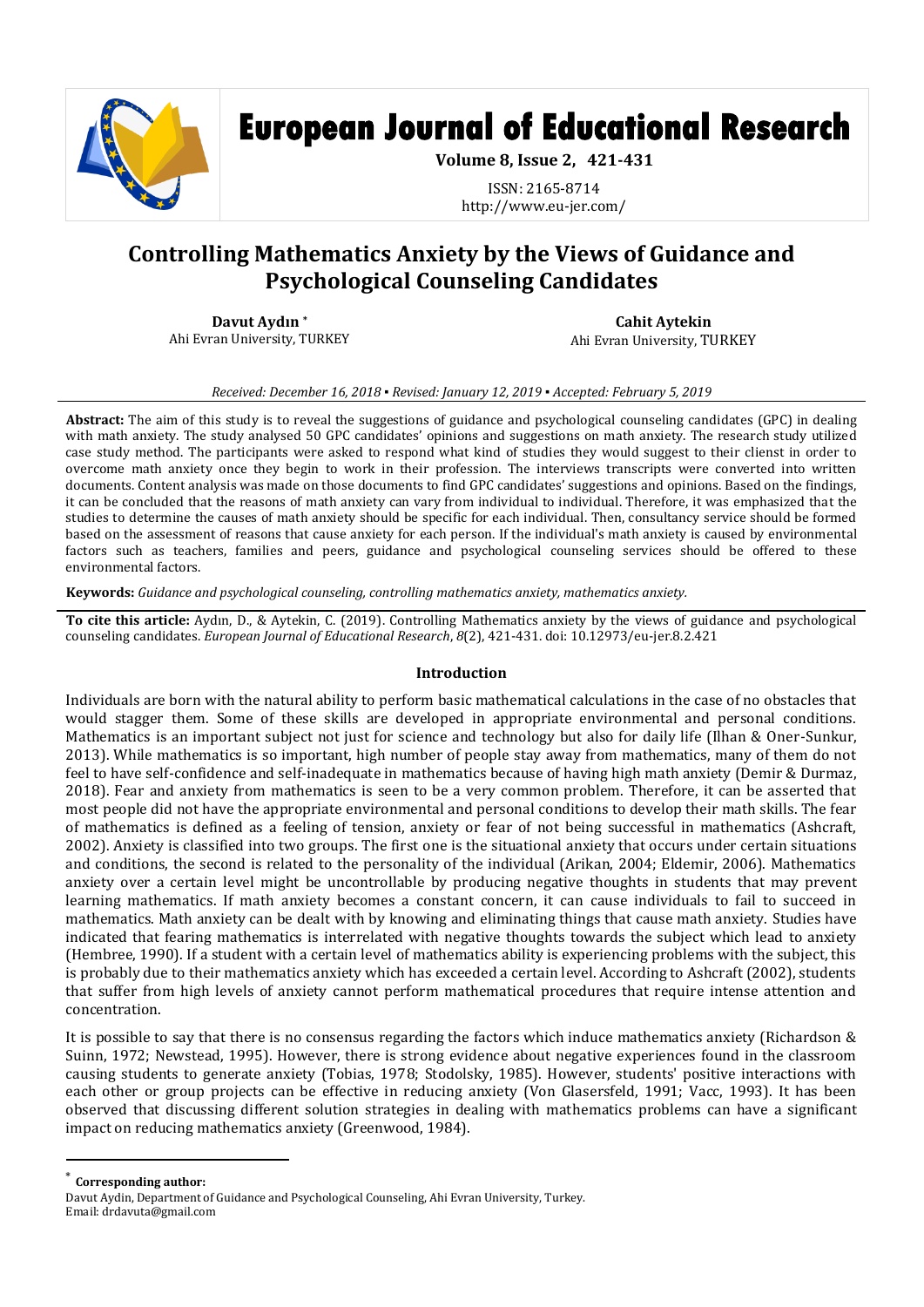In the literature, the causes of math anxiety are grouped in three categories. These are situational reasons, personal reasons, and personality-related reasons. In the study conducted by Baloglu (2001), factors such as age, gender, and socioeconomic status are mentioned as personal reasons for anxiety. In the same study, talents, values, learning styles, attitudes, and self-confidence are mentioned as examples of personality-related reasons. In a study by Elmenek (2008) on how personality-related reasons increase math anxiety, the situation of individuals with learning disabilities was shown as an example. Elmenek (2008) found that individuals with learning disabilities self-confidence and anxiety levels increased. Baloglu (2001) defined the behaviors of teachers, family, and environment as situational reasons. Teachers' behaviors may increase the student's math anxiety if they put too much pressure on the student (Kececi, 2011). On the other hand, teachers that do not relate mathematics in to real life, it may increase math anxiety (Dede & Dursun, 2008; Sirmaci, 2007; Baloglu, 2001). Durmaz (2012) stated that constructivist learning environments reduce students' math anxiety as they support the basic psychological needs of students. Similarly, Baltaci and Yildiz (2018) stated that the appropriate teaching for new approach types motivate students and increase their mathematics achievement. Ryan and Deci (2000a) identified three basic needs: competence, belonging, and autonomy. In their study, Ryan and Deci (2000a) stated that when the basic psychological needs of the students are not met, negative situations such as anxiety will increase and positive emotions will decrease in classroom environments. Durmaz and Akkus (2016) stated that students' mathematical anxiety could be reduced by supporting these needs in educational environments. Demir and Durmaz (2018) stated that situational math anxiety mostly stemmed from the wrong teaching style of teachers. In order to reduce this anxiety, it is clear that teachers need to provide education in a way that supports basic psychological needs in educational settings.

It is appropriate to begin with determining the exact level of anxiety in order to reduce it. Some scales have been developed to fulfil this purpose. For example, the first scale was developed by Richardson and Suinn (1972) satisfies this purpose. Ashcraft (2002) also found that those who lack confidence in succeeding in math tend to experience higher levels of anxiety. McLeod (1992) stated that the ages between 9 and 11 were the critical age range for developing emotional responses and attitudes towards mathematics. Although some apparent anxiety may appear during childhood, the negative attitudes found in the child's environment and family surroundings can contribute in heightening such anxieties. If the anxiety during childhood remains unchanged, it can cause serious problems later on in adulthood. In a study conducted by Hembree (1990), mathematics avoidance behaviour develops due to concerns developed from childhood. Skemp (1986) stated that childhood anxiety causes a decline in conceptual thinking and memory functions. This situation may cause mathematics anxiety in children, which leads to a decrease in their achievement (Hembree, 1990). Controllable anxiety is necessary to maintain performance but uncontrollable anxiety can adversely affect success. Wigfield and Meece (1988) stated that some anxiety may increase students' efforts in terms of achieving in mathematics. Thus, it can be alluded that mathematics' anxiety that can be controlled can also be positive. When moderate levels of anxiety are intertwined with the certain personality traits of an individual, this may lead to a positive impact on their performance. However, Skemp (1986) has stated that anxiety above a certain degree may adversely affect the academic performance and cognitive activities of an individual. Buxton (1981) investigated mathematics anxiety in children. Buxton (1981) affirmed that anxiety negatively affects the participation of children participation in mathematics lesson. Similarly, Richardson and Suinn (1972) have stated that anxiety had a negative effect on mathematics achievement in general.

Studies on how to reduce anxiety are vital in terms of reducing the affects that anxiety has on the children's academic performance. There is an insufficient number of experimental studies which examine the effect of different teaching methods and techniques on reducing mathematics anxiety. It is not possible to assert that using alternative teaching methods will reduce anxiety. Similarly, it is also not possible to assert that traditional teaching approaches will increase students' concerns. It is not just about only utilizing different teaching approaches which reduce mathematics anxiety, but how these approaches are applied to tackle this struggle. At this point, it can be said that the teacher has many responsibilities.

Most children from their pre-school period have a high sense of curiosity. Therefore, we can assume that children are naturally interested in mathematics in their everyday lives. However, it can be said that as they grow up, their anxiety increases due to their negative experiences and failures. Simsek (2010) found that one of the most favourite subjects of high school students was mathematics. However, the same research also revealed that mathematics was also the most difficult subject. Basar, Una, and Yalcin (2001) found that 87% of the students had a fear and anxiety towards mathematics due to a number of different reasons. One of the most important factors that contribute to the fear and anxiety of mathematics is the actual teacher. Mathematics should be explained by taking into account the developmental periods of the students. For example, abstract concepts should be concretized to students in the period of concrete operations. Another reason is the imposition of the belief that students should be too smart to be successful in mathematics. If these situations are not resolved, students may develop mathematics anxiety. If the mathematics anxiety of children progresses, the belief that they will never succeed becomes stronger (Baykul, 2006).

Hannula (2002) defines attitude as the likes and dislikes of an individual in a particular situation. In other words, attitude is an individual's tendency to behave in a positive or negative way. Turgut and Baykul (2010) stated that negative attitudes prevented students' learning, whereas positive attitudes led them to be more interested in the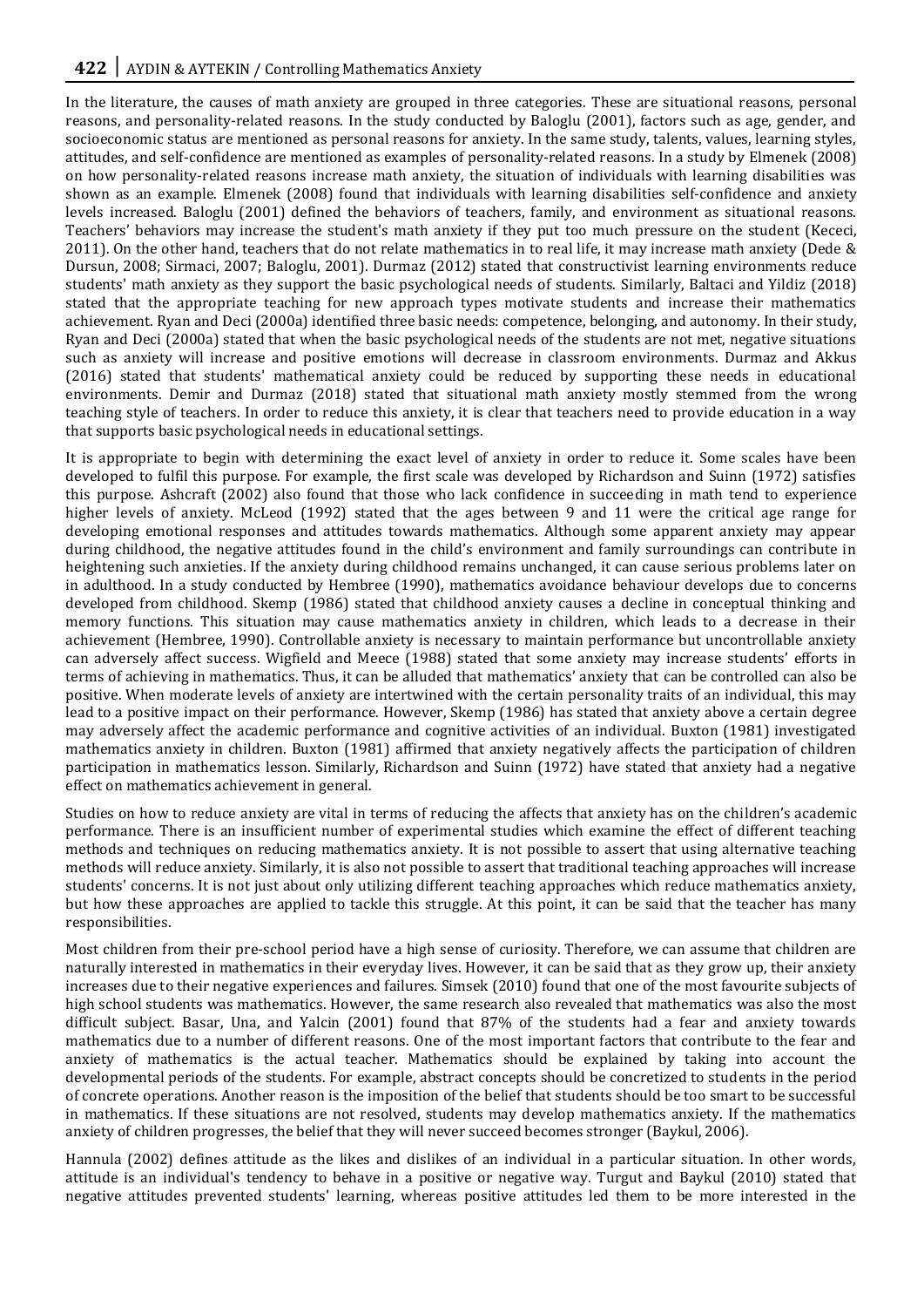lessons, to understand the importance of the subjects, and to be able to succeed. In fact, attitude affects success and success affects attitude (Aiken, 1970). Hannula (2002) stated that each class has its own social psychological climate, and this climate affects children's attitude towards mathematics.

Developing a positive attitude towards mathematics and providing self-confidence to students should be the common goal held by all mathematics teachers (Ministry of Education of Turkey, 2005). Thus, students' anxiety for math can be prevented, as well as their positive attitudes towards the subject increased. Some students have a negative attitude towards mathematics which decreases their self-confidence and leads them to believe that they are not smart nor capable in succeeding in mathematics (Baykul, 2006). Teachers should act based on the principle that every child is able to learn mathematics. Thus, teachers play a vital role in changing the attitude of children towards mathematics. By assisting students in coping and dealing with their mathematics anxiety, the success of students in mathematics can accordingly be increased.

Analyzing the studies on anxiety, it is generally seen that there are many studies about the cause of anxiety (Hembree, 1990; Arikan, 2004; Eldemir, 2006; Durmaz, 2012; Ashcraft, 2002; Richardson & Suinn, 1972; Newstead, 1995; Tobias, 1978; Stodolsky, 1985; Ryan & Deci, 2000; Kececi, 2011; McLeod, 1992) and reducing mathematics anxiety (Von Glasersfeld, 1991; Vacc, 1993; Greenwood, 1984; Durmaz, 2012; Demir & Durmaz, 2018). However, there is no study examining the recommendations of psychological counseling and guidance candidates in dealing with math anxiety. Therefore, in this study, the question of "What are the suggestions of psychological counseling and guidance candidates in dealing with math anxiety?" is examined.

# **Methods**

In this part of the study, a discussion on the research methods that are used to reveal the suggestions of GPCc candidates for reducing mathematics anxiety is presented. Information about the study participants and the implementation process are provided. Finally, the method of data collection and analysis are explained.

# *Research Method*

The research was conducted using the special case study method. This study aimed to reveal the suggestions of the GPCc to deal with the mathematics anxiety found in young students. Therefore, an in depth examination of a certain group should be conducted. In addition, the data obtained from the study are interpreted according to the characteristics of the collected group and there is no generalization concern. For these reasons, the data of the study were evaluated in terms of the characteristics of the participants. Yildirim and Simsek (2008) stated that environment, individuals and processes are evaluated in special case studies without a concern for generalization.

# *Participants*

The participants of the study consisted of third-grade students from the department of guidance and psychological counselling at a university in Turkey. Fifty GPC candidates participated in the study. Twelve of them were male and thirty-eight were female. The research was conducted at the end of the academic year. Within the scope of the study, the participants were asked about the kind of studies they would undertake in order to deal with their mathematics anxiety when they started the profession.

During the data collection phase of the study, GPC candidates completed most of the field's applied courses such as individual counselling, group counselling, vocational guidance, and counselling which are psychological counselling field's applied courses.

# *Data Collection Tools*

Interviews were used to collect data for this study. The aim of the research was clearly explained to the participants before the interviews. Thus, the participants feel comfortable before the interview was initiated. They were also informed that the opinions they express will not be evaluated as a course grade. Necessary permissions was obtained from each of the participants before the interviews. Each interview took an average of 25 to 40 minutes. The interviews were held in the counselling room in the faculty which was a comfortable and quiet environment so that the participants feel comfortable.

#### *Data Analysis*

In data analysis, the coding method was used according to the concepts extracted from the study by Punch (2005) and Strauss and Corbin (1990). Since the data of the study were collected from interviews, the researchers transcribed the interviews in written text format. While the interviews were translated into written text, no corrections were made in the statements of the GPC candidate. Then, the data was read independently by the two researchers. In the first reading phase, the researchers aimed to present as many themes as they could. They then agreed to discuss these themes and provide them with similar theme names. After the researchers agreed on the themes, the data was read for a second time. In the second reading phase, they aimed to reveal the sub-themes for each of the main themes. The researchers standardized the sub-themes with their common decisions. They then identified the categories of each sub-theme and identified the expressions that fall into these categories. At this stage, a different code was used for each category. The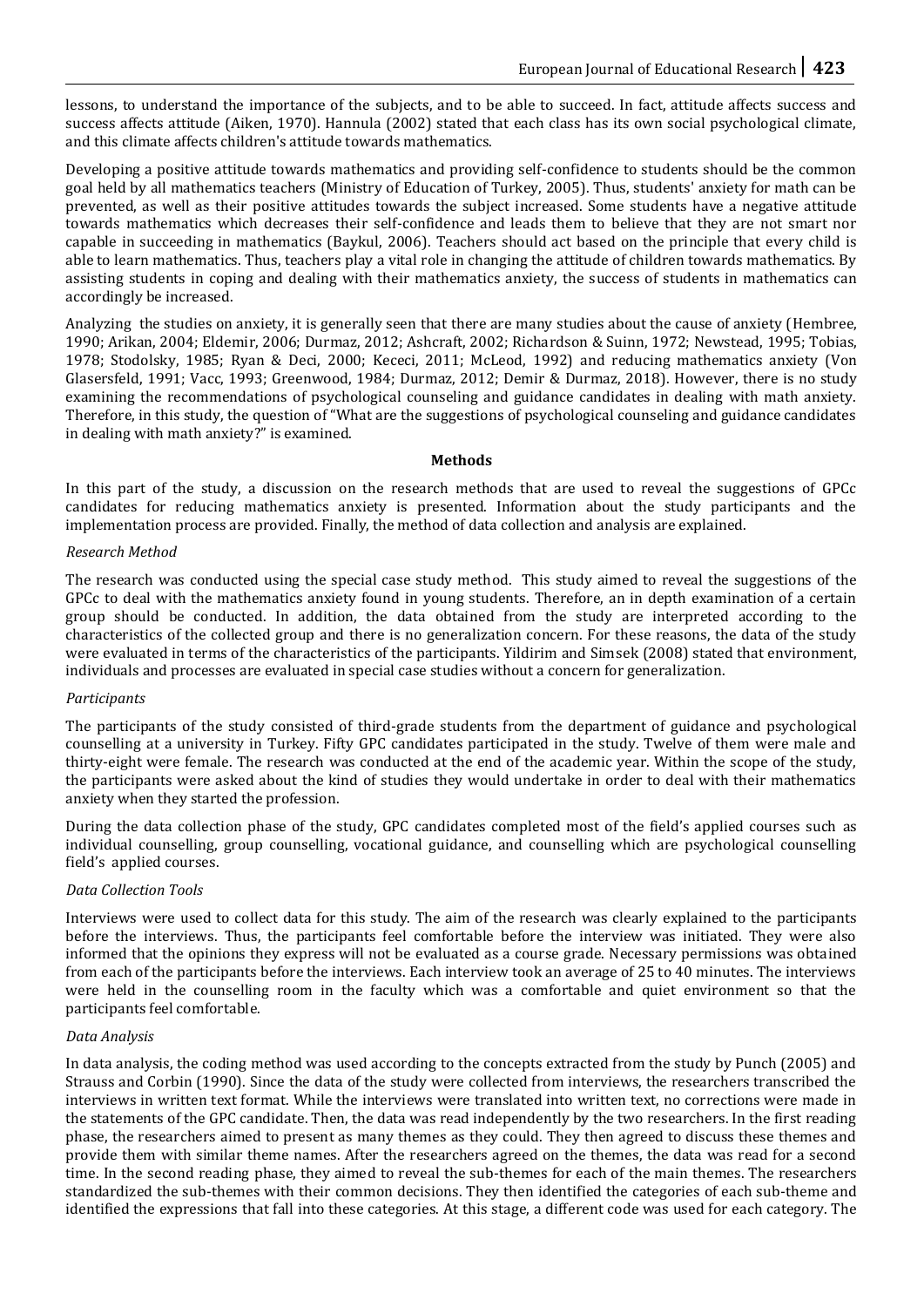researchers coded the data using these codes from the final reading. In the calculation of intercoder reliability, Miles and Huberman (1994)'s formula was used. The intercoder reliability coefficient between the encoders was 0.86. The findings of the research are the results of the consensus of the researchers. The research findings were supported by direct expressions of the participants. Abbreviations such as (P1, P2, etc.) were used in the presentation of these statements. Abbreviations P1 represents participant one, P2 represents participant 2, etc.

# **Findings**

The findings of the study were grouped under three main themes. The themes were named as "determining the current situation, direct, and indirect guidance services" to the client. The sub-themes' categories, frequencies, and percentages of each category are presented in tabular form.

*Table 1. The Themes Related to Students' Coping with Mathematics Anxiety According to the Recommendations of GPC Candidates*

| <b>Themes</b>                                 |     |         |
|-----------------------------------------------|-----|---------|
| Services of determining the current situation | 53  | 23.98   |
| Direct guidance services                      | 126 | 57.01   |
| Indirect guidance services                    | 42  | 19.00   |
| Total                                         |     | l () () |

When the themes related coping with mathematics anxiety according to the recommendations of GPC candidates are examined, it is seen that 53 of the 221 expressions are classified as services of determining the current situation, 126 of the 221 expressions are classified as direct guidance services, and 42 of the 221 expressions are indirect guidance services.

| <b>Themes</b>                                          | <b>Sub-Themes</b>                                                                  | Categories                                                                                            | f            | $\%$ |
|--------------------------------------------------------|------------------------------------------------------------------------------------|-------------------------------------------------------------------------------------------------------|--------------|------|
|                                                        |                                                                                    | I collect information about the clients' history of mathematics.                                      | 2            | 3.7  |
|                                                        | Collecting<br>Information                                                          | I get information from the mathematics teacher on the child.                                          | 2            | 3.7  |
|                                                        |                                                                                    | I get information about when he/she is worried.                                                       | 3            | 5.6  |
|                                                        | for Life                                                                           | I try to empathize with the client to understand the basis of his<br>anxiety.                         | 2            | 3.7  |
|                                                        | Collecting                                                                         | I pay attention to individual differences.                                                            | 1            | 1.8  |
| Services of<br>determining<br>the current<br>situation | information<br>about<br>Personality<br>Properties                                  | I consider the age of the student, the level of the school and the<br>characteristics of the student. | $\mathbf{1}$ | 1.8  |
|                                                        | Attitude<br>Information                                                            | I try to learn their thoughts (perception) about mathematics.                                         | 3            | 5.6  |
|                                                        |                                                                                    | I look at the effects of my methods on attitudes of the client towards<br>anxiety.                    | 2            | 3.7  |
|                                                        | Reason<br>I try to uncover the real cause of anxiety of individual.<br>information |                                                                                                       | 32           | 60.3 |
|                                                        | Level<br>Determination                                                             | I determine the level of anxiety.                                                                     | 5            | 9.4  |
| Total                                                  |                                                                                    |                                                                                                       | 53           | 100  |

*Table 2. The Results of Services for Determining the Current Situation*

The results of the analysis are presented in Table 2. When the statements of GPC candidates were examined, it was determined that 53 of the 221 statements (23.98%) were related to the theme of the studies on the determination of the current situation. The sub-themes related to the status detection theme are as follows: The clients' past experience, personality traits, attitude, cause of anxiety, and anxiety level. It was observed that 32 (60.3%) of the statements were related to the information gathering regarding the cause of anxiety. According to this result, it is seen that GPC candidates will work to reveal the cause of anxiety in order to cope with the anxiety situation of the individual. In addition, 5 of the statements (9.4%) regarding the determination of the current status are aimed to determine the level of anxiety of the individual. GPC candidates stated that they will collect information about their experience (13%), personality (3.6%), and attitude (9.3%) for the purposes of the case studies.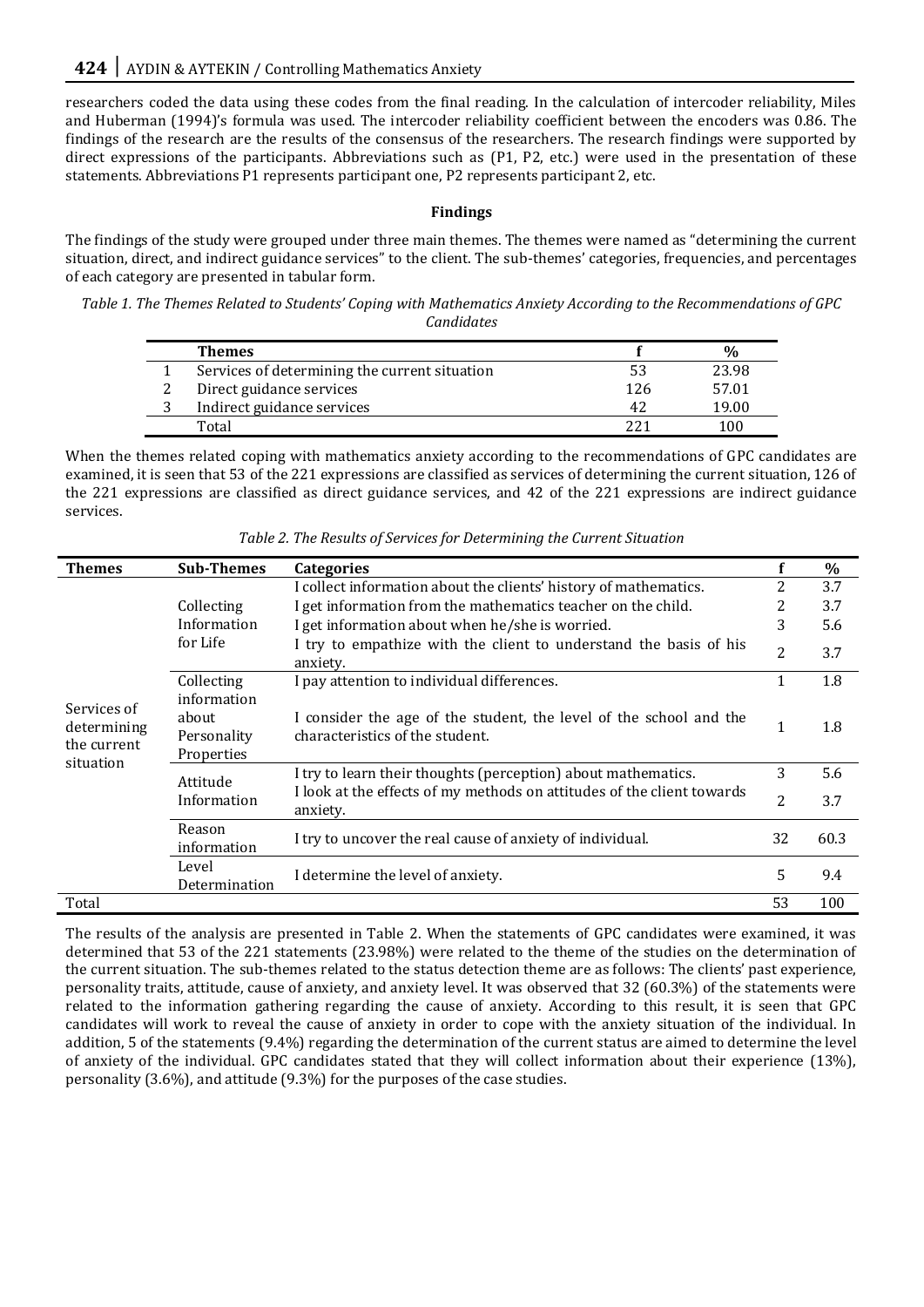| <b>Themes</b> | <b>Sub-Themes</b>    | <b>Categories</b>                                               | f              | $\frac{0}{0}$ |
|---------------|----------------------|-----------------------------------------------------------------|----------------|---------------|
|               | Awareness<br>Raising | I explain that mathematics exists in everyday life.             | 4              | 3.1           |
|               |                      | I show him/her the benefits of reducing anxiety.                | 4              | 3.1           |
|               |                      | I help him/her to realize his/her anxiety                       | 4              | 3.1           |
|               |                      | I tell the lessons that he/she has been successful. I show them |                |               |
|               |                      | what they did in these lessons.                                 | 5              | 3.9           |
|               |                      | I will raise awareness.                                         | 9              | 7.1           |
|               |                      | I organize seminars to encourage mathematics                    | 2              | 1.5           |
|               | Orientation          | I try to set a goal according to age.                           | 4              | 3.1           |
|               | to Positive          | I try to break his negative attitude towards mathematics.       | 5              | 3.9           |
|               | Attitude             | I work to increase motivation.                                  | 5              | 3.9           |
|               |                      | I encourage the client.                                         | 6              | 4.7           |
|               |                      | I prepare a mathematics lesson plan with the student and follow |                |               |
| Direct        |                      | this plan.                                                      | 3              | 2.3           |
| guidance      |                      | I try him/her to be successful in mathematics with tasks that   |                |               |
| services      | Reducing<br>Anxiety  | increase from simple to difficult.                              | 4              | 3.1           |
|               |                      | I show those who deal with math anxiety as a role model.        | 5              | 3.9           |
|               |                      | I try to make a positive use of anxiety.                        | 5              | 3.9           |
|               |                      | I try them to be dealing with their anxiety.                    | 4              | 3.1           |
|               |                      | I use educational guidance to reduce the level of anxiety.      | 8              | 6.3           |
|               |                      | I try to find solutions with the student.                       | 1              | 0.7           |
|               |                      | I ty to reduce the negative effect of anxiety.                  | 10             | 7.9           |
|               |                      | I try to make them like mathematics with age-appropriate        |                |               |
|               |                      | activities.                                                     | 4              | 3.1           |
|               |                      | I help them to eliminate her misconceptions.                    | 10             | 7.9           |
|               |                      | I help them to overcome desperation.                            | 4              | 3.1           |
|               |                      | I want the student to follow a path from simple to complex.     | $\overline{4}$ | 3.1           |
|               |                      | I give the student homework and I want him to do.               | 4              | 3.1           |
|               |                      | I use strategies to cope with anxiety                           | 12             | 9.5           |
| Total         |                      |                                                                 | 126            | 100           |

*Table 3. The Results of Direct Guidance Services*

The results of the analysis regarding direct guidance service are given in Table 3. The examination of the themes related to coping with mathematics anxiety based on the recommendation of GPC candidates indicates that 126 of the 221 expressions are classified as direct guidance services. The sub-themes related to the direct guidance services are; raising awareness (20.3%), orientation to positive attitude (17.1%), and reducing anxiety (62.2%). In regard to the awareness raising sub-theme, 9 statements (7.1%) fall in the category of awareness-raising. In terms of the sub-theme of positive attitude development, 6 statements (4.7%) is observed to be in the category of encouraging the client. Regarding anxiety reduction sub-theme, it is seen that 10 (7.9%) expressions fall into the category of reducing the negative effect of anxiety. It can be seen that 10 (7.9%) of the expressions entered into the category of helping them to eliminate their misconceptions. It is also seen that 12 (9.5%) expressions fall into the category of using strategies to cope with anxiety.

| Table 4. The Results of Indirect Guidance Services |  |  |  |
|----------------------------------------------------|--|--|--|
|----------------------------------------------------|--|--|--|

| <b>Themes</b>        | <b>Sub-Themes</b>      | <b>Categories</b>                                                                            |    | $\%$ |
|----------------------|------------------------|----------------------------------------------------------------------------------------------|----|------|
|                      | Teacher<br>counselling | I work together with the mathematics teacher.                                                | 13 | 30.9 |
|                      |                        | I inform mathematics teacher.                                                                | 2  | 4.7  |
|                      |                        | I want from the mathematics teacher to do activities to increase<br>motivation.              | 4  | 9.5  |
| Indirect             |                        | I want from the mathematics teacher to reward students who answer the<br>question correctly. | 3  | 7.1  |
| guidance<br>services |                        | I want from the mathematics teacher to ask encouraging questions.                            |    | 4.7  |
|                      |                        | I ask from mathematics teacher to be understanding                                           |    | 2.3  |
|                      | Family                 | I talk to his/her parents about his/her anxiety.                                             | 10 | 23.8 |
|                      | counselling            | I give an education to the family to reduce the anxiety level of children                    | 4  | 9.5  |
|                      | Peer<br>counselling    | I can provide peer-assisted education.                                                       | 3  | 7.1  |
| Total                |                        |                                                                                              | 42 | 100  |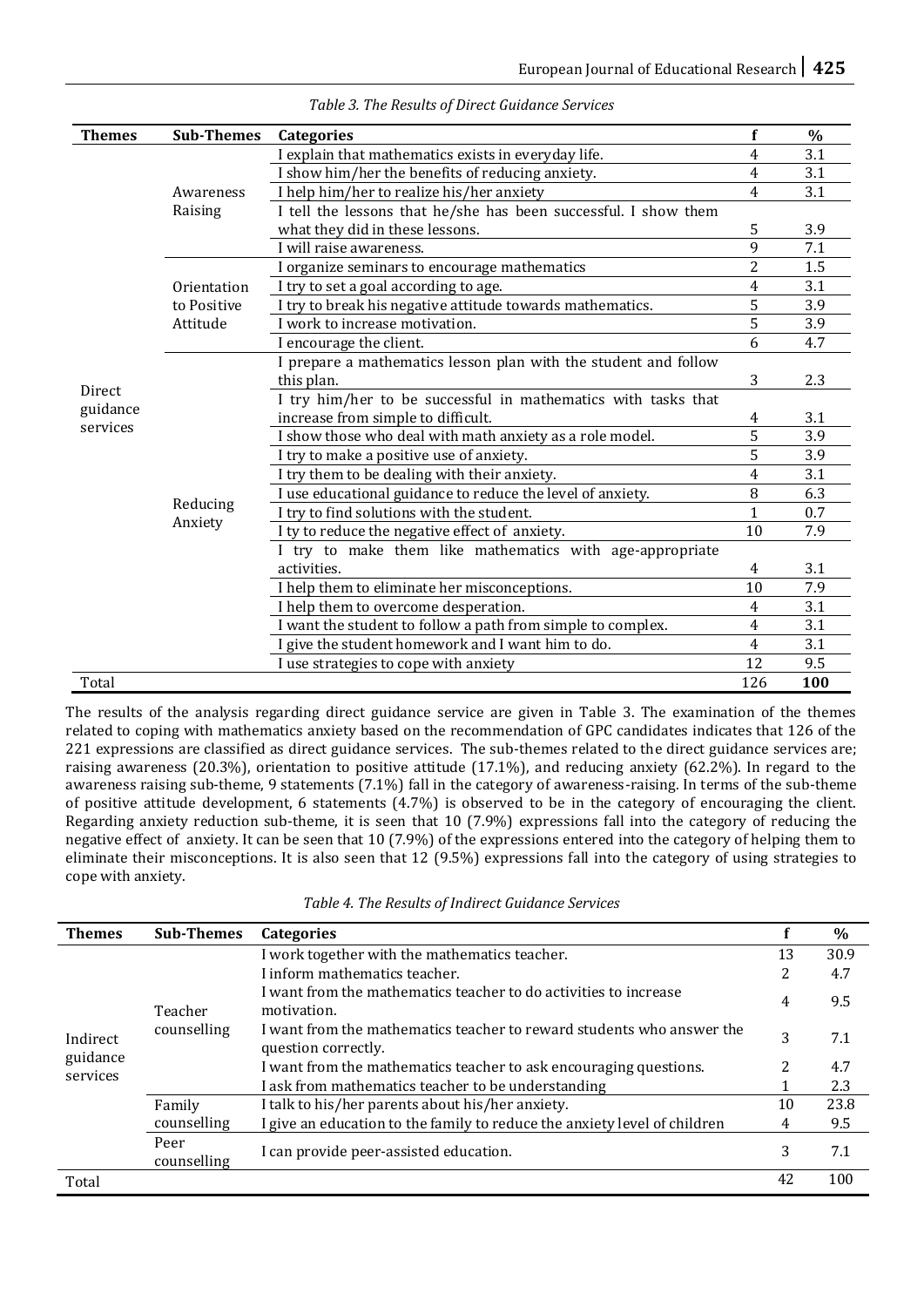The themes related to coping with mathematics anxiety based on the recommendations of GPC candidates indicates that 42 of the 221 expressions are indirect guidance services (Table 1). There are three sub-themes related to the theme of the guidance service indirectly given to the client. The first one is the guidance service for the teacher (59.6%), the second for the guidance service for the family (33.3%), and the third is for the peers (7.1%). It is seen that 30.9% of the expressions in the sub-theme of guidance services given to teacher are entered into the category of "I work together with the mathematics teachers." In the sub-theme "Family counselling", there is a category of "talking with the family about anxiety" (23.8%). Besides, it is recommended to provide education for families (9.5%).

# **Discussion and Conclusion**

The findings of the study, in general, suggest to determine the experience, personality traits, attitudes, anxiety-causing factors, and anxiety levels before helping students to control their math anxiety. Because the reasons that cause anxiety in each individual may be situational or continuous and it may vary from individual to individual (Arikan, 2004; Eldemir, 2006). There is no consensus in the literature about what combined factors lead to math anxiety (Durmaz, 2012; Richardson & Suinn, 1972; Newstead, 1995). The reason for the lack of consensus about the causes of anxiety in the literature is individual differences. Therefore, it may not be appropriate to treat each individual in the same way. Similarly, Tobias (1978) and Stodolsky (1985) stated that the main cause of mathematics anxiety is likely to be due to negative experiences that have occurred in the classroom. A similar statement was also expressed by Kececi (2011). Kececi (2011) said that negative behaviors of teachers increase students' concerns. A consultant who aims to reduce the individual's math anxiety should first determine whether this concern is due to negative experiences in the classroom or is caused by other factors. Thus, the effect of the help will increase. According to the research findings, studies that determine the level and source of mathematics anxiety have an important place in the guidance services. The most common expression was "gathering information for the cause" in this sub-theme. Students should be provided with the necessary guidance on math anxiety by revealing the real cause of anxiety. GPC candidates stated that in order to produce solutions, first of all, it is necessary to collect information about the "experience", "personality traits", "attitudes", "cause of anxiety", and "anxiety level" of the individual. A GPC candidate stated that "*I raise awareness about the history of mathematics achievement. I create a graph showing the status of success and interest in mathematics from past to present*" (GPC 12). Information about the situation of anxiety can be collected from the individual and his/her immediate environment. Other GPC candidate stated that "*I empathize with them to understand the underlying cause of their anxiety. So I try to see them and their environment from their eyes*" (GPC 5). Anxiety can be caused by an individual's personality traits and their individual differences. Another GPC candidate stated that "*Everyone's intelligence level, perception and intelligence types are different. I also pay attention to the student's age, class level, and student characteristics*" (GPC 7). McLeod (1992) stated that the ages of 9-11 years are important in determining the attitudes towards mathematics. It can be examined to see whether there are negative experiences in this age. Students' grade levels should be taken into consideration in students' mathematics anxiety assessment studies. Because, Fiore (2003) discovered a relationship among age, grade levels, and the anxiety levels of students. Similarly, Yenilmez and Ozabaci (2003) and Hannula (2002) found that students' attitudes towards mathematics decreased as their grades increased. This information can be taken into consideration in the determination of their current status.

One of the sub-themes of the "direct guidance service" is raising awareness. Increasing awareness is very important in reducing anxiety. A GPC candidate stated that "*I learn the attitude of the student in other courses other than mathematics. Thus, I try to let the students to see the differences between his behaviors, attitudes, and thoughts in the classes he likes and dislikes. So I raise their awareness*" *(GPC 48).* Following results were found in analyzing the sub-themes of the direct guidance service to deal with math anxiety. First, the awareness of the individual having math anxiety can be increased. In accordance with this finding, Durmaz (2012) stated that implementing the constructivist approach would reduce students' math anxiety. However, it may be useful to show the advantages of individuals who manage to cope with anxiety. The awareness of individuals who realize themselves will increase. If the individual's awareness of anxiety is increased, the avoidance behavior of mathematics expressed by Hembre (1990) can be prevented. Skemp (1986) stated that the decline in thinking and memory functions mostly stemmed from childhood concerns. Individuals who are aware of their anxiety can produce their own internal solutions for "not affecting thinking and memory functions" or they can adapt more easily to the consultation process. Hembree (1990) affirmed that mathematics anxiety can lead to a decrease in student achievement. If those that suffer from mathematics anxiety are able to see that they will succeed more if they controll their anxiety, then they will have a stronger will to deal with it effectively. In the literature, it was found that uncontrollable anxiety was negatively affecting academic performance (Skemp, 1986). However, Wigfield, and Meece (1988) stated that controllable anxiety may increase the effort for mathematics achievement. As suggested by the GPC candidates, it is possible to realize that the individual can use their anxiety as a motive to succeed in controlling his anxiety and accordingly enhance their mathematics performance.

Moreover, GPC21 stated that "*I try to raise their awareness about that the events will be easier if they control their anxieties. Thus, their perspective on mathematics may change*." This proposal of the PDR candidate should be taken into consideration by the consultants and teachers. Buxton (1981) stated that mathematics anxiety had a negative effect on students' achievement because it prevents students from attending the lessons. In this case, as GPC45 says, the suggestion that "*I can help students to connect mathematics not only with school but with life*" may be useful. Students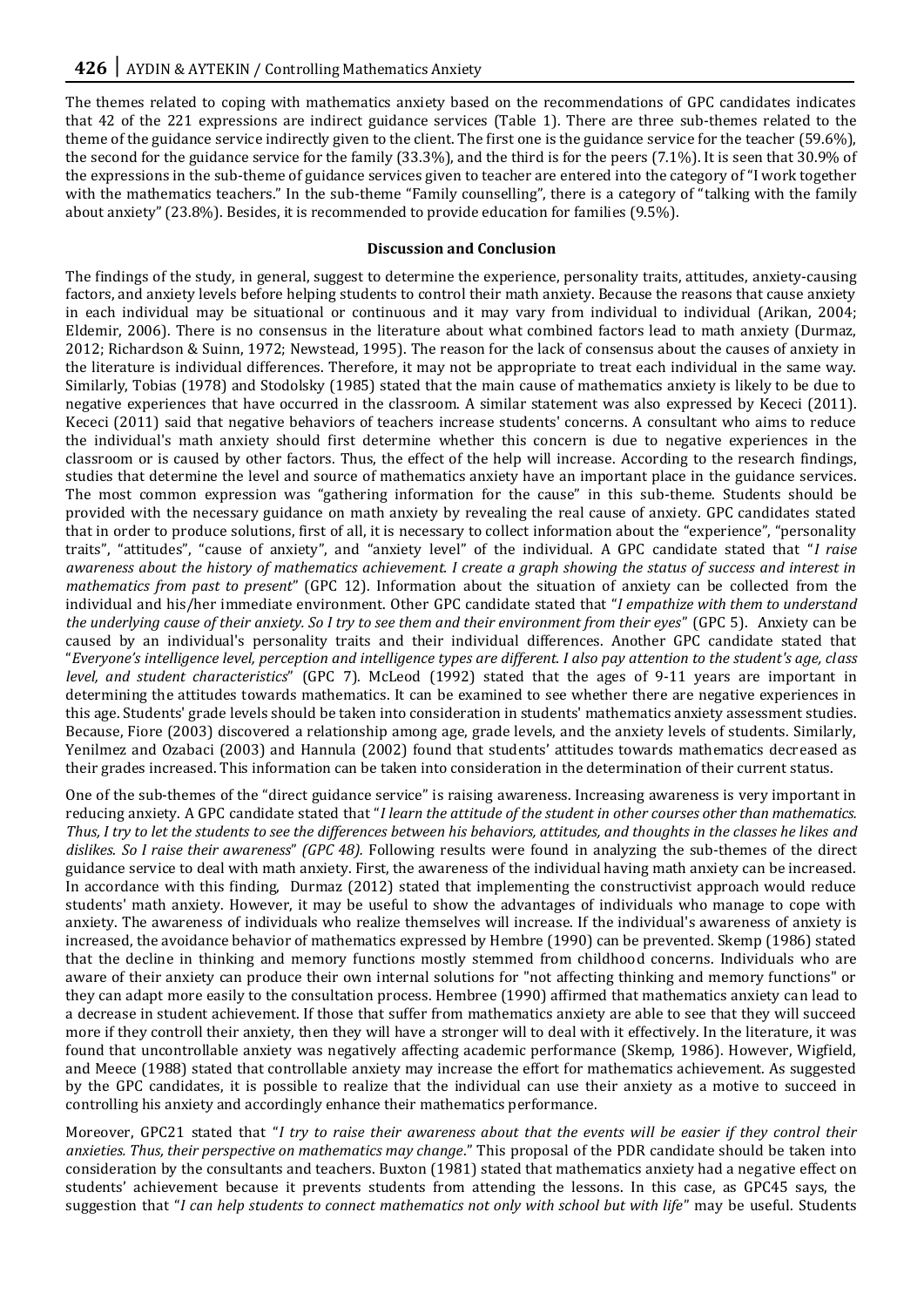who see that mathematics already exists in life may increase their participation in class. Thus, these students were able to manage and control their anxiety. If students are able to manage and control their concerns, they will be able to succeed by participating more in class activities which will become easier over time.

The second result that can be drawn from the findings related to the direct guidance service to deal with the anxiety of mathematics is to guide students to have a positive attitude towards mathematics. Findings of this study indicated that if students have a positive attitude towards mathematics, they can manage to deal with math anxiety. GPC candidates suggested organizing the seminars to encourage students to be successful in mathematics, set goals appropriate for age, cope with negative attitudes, and motivate and encourage the students. Studies show that the fear of mathematics is mostly associated with negative attitudes caused by mathematics anxiety (Hembree, 1990). Attitude was defined by Hannula (2002) as whether the individual likes a situation. If an individual that suffers from mathematics anxiety, it indicates that he/she does not like mathematics. Therefore, it may be useful to try and transform their negative attitudes to positive ones. Because, negative attitudes prevent students to learn effectively.

One GPC candidate stated that "*If the student has an inherent motivation problem, I deal with his ability to motivate himself. I try to find fun mathematics activities for the student to like mathematics. So I can help him reduce his anxiety. In short, I try to raise awareness that it is not impossible to succeed in mathematics. I tell the student that every student can do the mathematics. Individual differences will facilitate or make it difficult*" (GPC41). On the other hand, positive attitudes make them interested in the lesson and understand the importance of subjects (Turgut & Baykul, 2010). In the literature, it has been stated that the attitude affects the success and the success affects the attitude (Aiken, 1970). For this purpose, it is important to encourage and motivate students to succeed. As a matter of fact, it is among the general objectives of mathematics teaching that students gain a positive attitude and increase self-confidence in mathematics (Ministry of Education of Turkey, 2005). If students are not encouraged, they may experience negative attitudes. As a result, they may suffer from lack of self-confidence by experiencing negative thoughts that make them believe they are not smart enough to perform well in mathematics (Baykul, 2006).

The current study concluded that, if necessary, psychological counselors should help students to avoid their unrealistic believes or eliminate their learned helplessness in order to reduce their math anxiety. Because, some students' mathematics anxiety can be caused by unrealistic believes about not being able to do mathematics. A GPC candidate stated that "*Students may experience anxiety mostly because of irrational thoughts. I try to help him deal with those thoughts*" (GPC40). Individuals may have suffered from negative experiences with mathematics in the past. Therefore, the individual may have learned helplessness. Another GPC candidate stated that "*If the student experiences a learned despair of mathematics, I try to change them with rational thoughts. I will focus on this topic in the counselling service that I will give to the student. In addition, giving homework can be useful*" (GPC 46). Similar cases have been mentioned in the literature. In order to overcome this anxiety, GPC candidates suggest a learning path from simple to complex. It is possible for the student to succeed in mathematics to experience the gradually increasing successes. Another GPC candidate stated that "*If there are times when the student is a little successful in mathematics, I remind them. So I show him that he can actually succeed in mathematics*" (GPC24). Another PDR candidate stated that "*If the student has a prejudice against mathematics, he can have anxiety. Therefore, it is necessary to show that he can do mathematics starting from the questions he can do easily. If they do this, their anxiety may decrease over time. In my opinion, methods should be applied to change the student's perspective on mathematics*" *(GPC27).* GPC candidates may be useful for students who experience high anxiety to try to make them love mathematics through activities that are appropriate for their age. It is recommended by GPC candidates that students with a high level of anxiety, it may be useful to try to love mathematics with activities appropriate for their age. In addition, individuals who beat mathematics anxiety can be shown as role models. In support of these findings, Aiken (1970) stated that positive attitudes increased their success by decreasing student anxiety. It is recommended by GPC candidates that providing educational guidance and dealing with anxious coping strategies. Educational guidance is a service given to the whole class. Hannula (2002) emphasized that each class has a specific social-psychological climate and this climate affects children's attitudes towards mathematics. If this climate is directed towards a more positive approach, negative mathematics anxiety can then be reduced. Von Glasersfeld (1991) and Vacc (1993) stated that positive interactions among students are effective in reducing anxiety.

Controllable anxiety is known to increase student performance. In this regard, some of the GPC candidates have suggested to make use of their anxiety in a more positive way. Some participants stated that activities such as preparing a mathematics lesson plan, giving homework and follow-up could reduce the anxiety of students. Greenwood (1984) stated that speaking to the student regarding different solutions to overcome anxiety can improve the facilitation of coping with anxiety related to mathematics.

Findings of this study suggest that it may be useful to provide counseling services to the teacher, family, and peers if the student's math anxiety arises from environmental factors. If math anxiety arises from the teacher, it may be useful to collaborate with the teacher. Kececi (2011) stated that negative teacher behaviors increase students' math anxiety. If teachers show mathematics to pupils in relation to everyday life, they can reduce math anxiety (Dede ve Dursun, 2008; Sirmaci, 2007; Baloglu, 2001). Durmaz (2012) further stated that teachers who act in accordance with the constructivist approach can be effective in reducing students' math anxiety. The findings of this study also suggest to work in cooperation with the mathematics teacher in order to increase the motivation of the students and encourage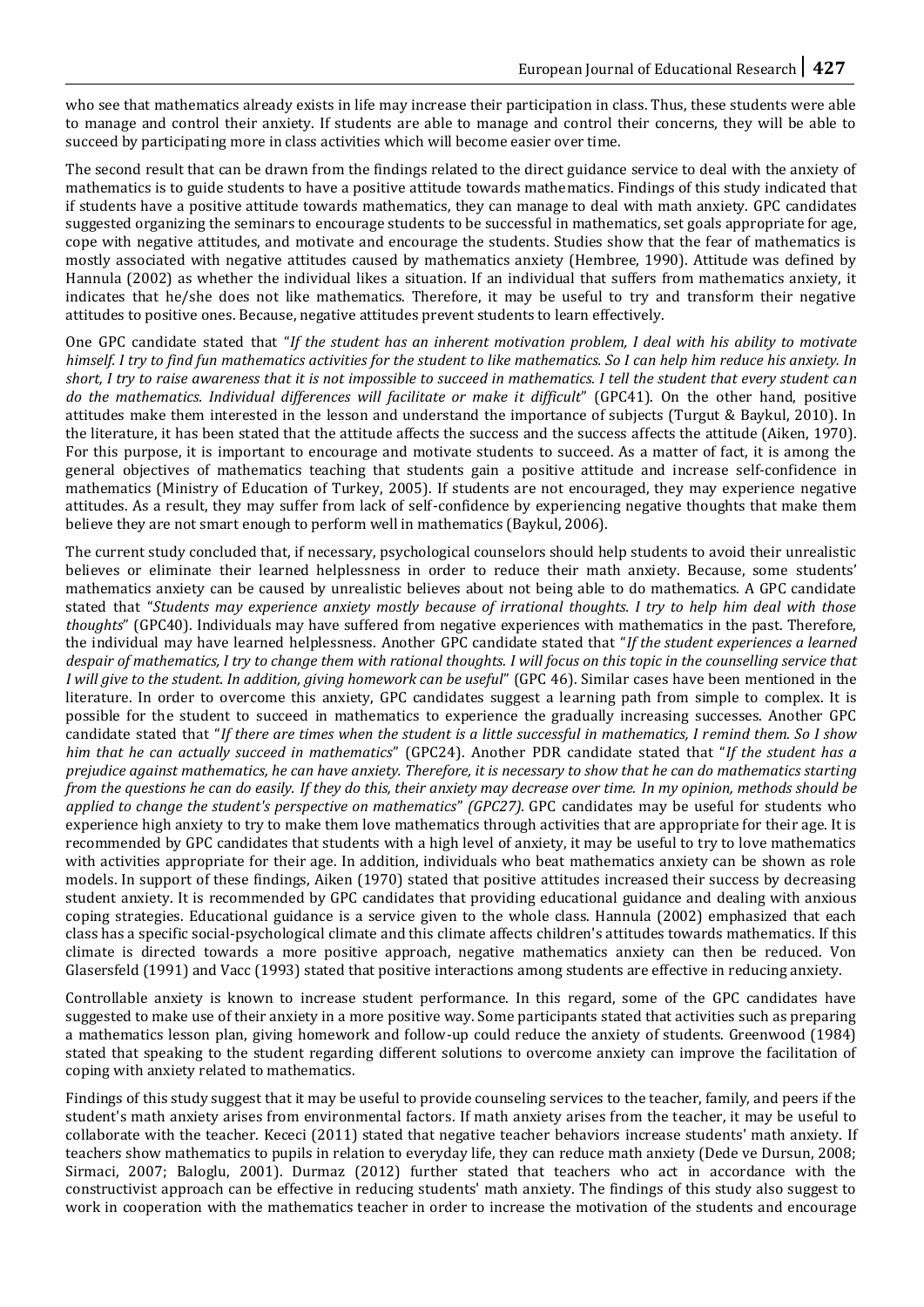them. The counceling services for teachers include cooperation with the mathematics teachers, informing the mathematics teachers, increasing the motivation of the students, and encouraging them. A GPC candidate stated that "*Sometimes there may be an anxiety caused by external factors in students. These factors can be family, environment and classroom environment. I inform to the mathematics teacher about the differentiation of materials, activities and learning and teaching methods. These are useful for the student to approach mathematics more positively*" *(GPC 41)*. Buxton (1981) stated that mathematics anxiety prevents students from attending the class. If indirect guidance is provided to the teachers, teachers may apply different methods to include anxious students in classroom activities.

The current study also concludes that providing guidance to the family in order to reduce the math anxiety of the students may be useful. Because some families may cause math anxiety for their kids due to their wrong attitudes and behaviors. The literature mentions that the negative behaviors of the family may cause math anxiety. For example, Baloglu (2001) listed the negative behaviors of the family among the situational reasons that constitute math anxiety. The influence of the family on the attitude and achievement towards mathematics attracted the attention of many researchers (Uysal, 2007; Yetim, 2006; Varol, 1990; Gumus, 1997; Yetim, 2006; Yenilmez & Ozabaci, 2003; Akdemir, 2006; Yilmaz, 2006; Aytekin, Baltaci & Yildiz, 2018; Aytekin, Baltaci, Altunkaya, Kiymaz & Yildiz**,** 2016). A GPC candidate stated that "*I conduct consultancy services with his / her family to overcome mathematics anxiety*" *(GPC32).* In these interviews and trainings, we can focus on what can be done to increase the motivation of the students and encourage them. If the education level of the family is low and the economic level is insufficient, it may decrease the motivation of the students and increase their anxiety (Yenilmez & Ozabaci, 2003). In some studies, it was found that children's anxieties were high, and at the same time their motivations were low, as they could not meet the needs of their children (Alisinanoglu & Ulutas, 2000; Varol, 1990; Aral, 1997; Girgin, 1990). It is important to increase the motivation and self-confidence of the students to control their anxiety. The level of anxiety was found to be high among students who achieved lower levels of success at school (Bozak, 1982; Sargin, 1990; Aral, 1997; Varol, 1990; Spielberger, 1979).

Another finding of this study showed that if the individual's anxiety with mathematics arises from his peers, it may be helpful to provide peer-assisted guidance. Hannula (2002) stated that each class has a social psychological climate and this climate affects children's attitude towards mathematics. It is seen that the category of providing peer-aided education is in the sub-theme of consultancy services for peers. A GPC candidate stated that "*The cause of anxiety in the students can be family, lack of self-efficacy, teachers or friends. If it was caused by friends, It would be useful to provide peer-assisted education*" (GPC7). Providing peer-aided education from indirect guidance services can lead to a positive climate, even if it is not directly effective to the counselor. Similarly, the literature strongly emphasize that peerassisted instruction is very important for students' mathematics achievement (Olpak, Baltaci & Arican, 2018; Olpak, Arican & Baltaci, 2018).

# **Suggestions**

According to the results of this study, following suggestions can be made for students to control their math anxiety.

- The reasons for math anxiety vary individually. Therefore, individual recognition techniques (test and non-test) should be used effectively to help students control their anxiety.
- Before starting to help, information should be collected about the individual's life, personality traits, attitudes, anxiety level, and causes of anxiety.
- In order to control anxiety in students, psychological counseling techniques should be used in order to raise awareness about anxiety.
- Appropriate counseling techniques can be applied to students that have negative attitudes towards mathematics.
- To reduce anxiety, guidance and psychological counseling should be conducted in order to cope with misconceptions, unrealistic thoughts, and learned helplessness.
- If math anxiety arises from the teacher, family, and peers, guidance and counseling should be provided for these groups.

#### **References**

Aiken, L. R. (1970). Attitudes toward mathematics. *Review of Educational Research, 40*(4), 551–596.

- Akdemir, O. (2006). *Ilkogretim ogrencilerinin matematik dersine yonelik tutumlari ve basari gudusu* [Elementary students' attitudes towards mathematics lesson and achievement motivation] (Unpublished Master's Thesis). Dokuz Eylul university, Izmir, Turkey.
- Alisinanoglu, F., & Ulutas, I. (2000). *Cocuklarda kaygi ve bunu etkileyen etmenler* [Childhood anxiety and affecting factors] (p.145). Ankara: Milli Egitim Egitim Sanat Kultur Yayinlari.
- Aral, N. (1997). *Fiziksel istismar ve cocuk* [Physical abuse and child]. Ankara: Tekisik Ofset Tesisleri.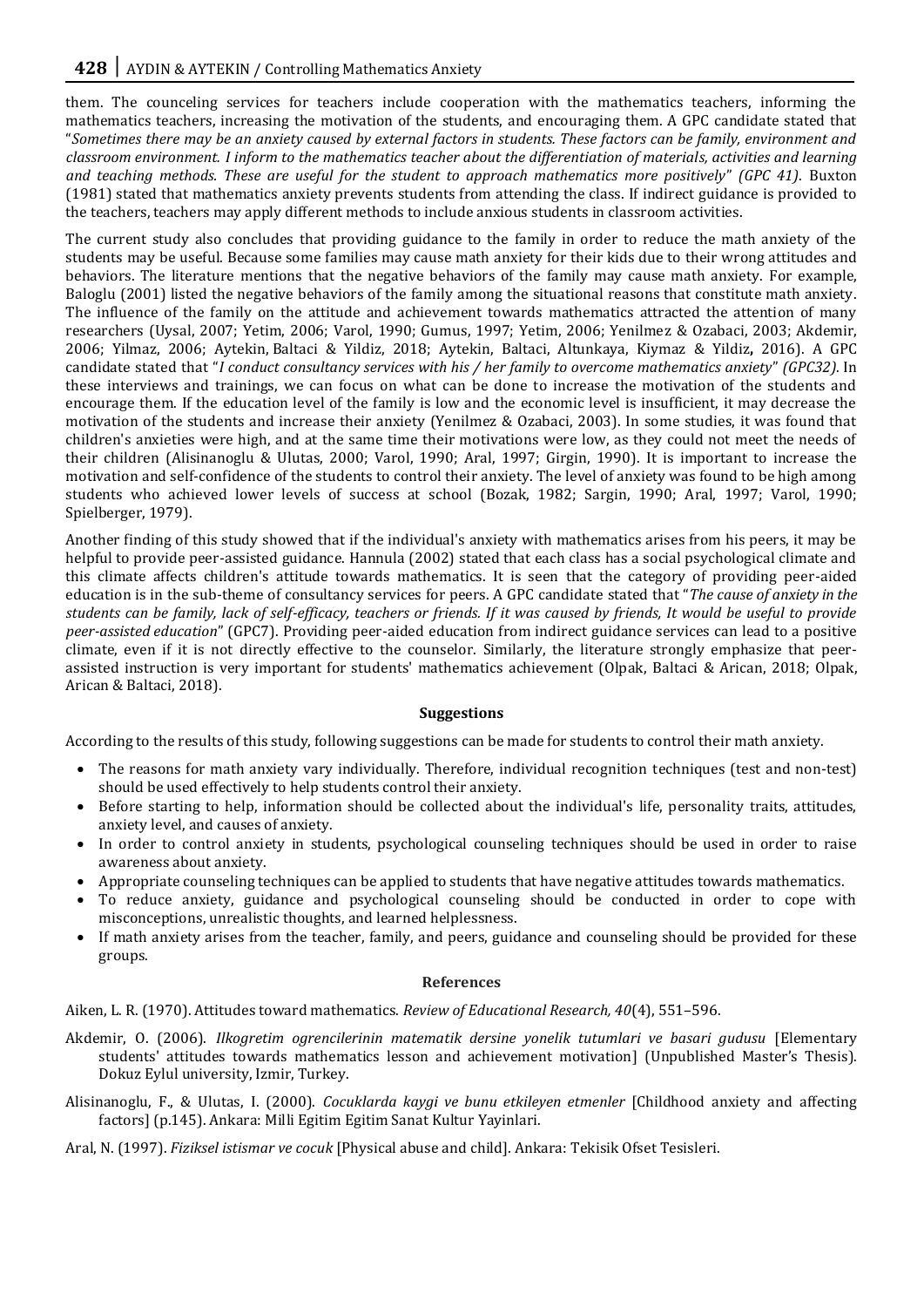- Arikan, G. (2004). *Ogrencilerin matematik kaygi duzeyleri ile matematik basari duzeyleri arasindaki iliski ilkogretim 2. Kademe* [The relationship between the students' maths anxiety levels and maths achievements levels] (Unpublished master's thesis). Gazi University, Ankara, Turkey.
- Ashcraft, M. H. (2002). Math anxiety: Personal, educational, and cognitive consequences, current directions. *J Psychological Science, 11*(5), 181–185.
- Aytekin, C., Baltaci, S., Altunkaya, B., Kiymaz, C., & Yildiz, A. (2016). Matematik Egitimi Veli Beklenti Olcegi'nin Gelistirilmesi (MEVBO): Gecerlik ve Guvenirlik Calismasi [A Scale to Determine Parents' Expectation from Mathematics Education (PEME): Development, Reliability and Validity]. *Ahi Evran Universitesi Kirsehir Egitim Fakultesi Dergisi (KEFAD)*, *17*(3), 397-411.
- Aytekin, C., Baltaci, S., & Yildiz, A. (2018). Investigation of parents' expectations from mathematics education in Turkey. *Acta Didactica Napocensia, 11*(3-4), 59-78. doi: 10.24193/adn.11.3-4.5.
- Baloglu, M. (2001). Defeat the fear of mathematics. *Educational Sciences: Theory & Practice, 1*(1), 59-76.
- Basar, M., Una, M., & Yalcin, M. (2011, Spetember). *Ilkogretim kademesiyle baslayan matematik korkusunun nedenleri*  [Causes of math fear starting with primary education]. Paper presented at the V. Ulusal Fen Bilimleri ve Matematik Egitimi Kongresi, ODTU, Ankara.
- Baykul, Y. (2006). *Ilkogretimde matematik ogretimi (1.-5. siniflar)* [Teaching mathematics in primary education (grades 1-5)]. Ankara, Turkey: Pegem.
- Bozak, M. M. (1982). Anksiyete ve okul basarisi arasindaki iliskiye ait bir arastirma [A study of the relationship between anxiety and school success]. *Psikoloji Dergisi, 16*, 24–39.
- Buxton, L. (1981). *Do you panic about mathematics*? London, UK: Heinemann Educational Books.
- Dede, Y., & Dursun, S. (2008). Ilkogretim II. kademe ogrencilerinin matematik kaygi duzeylerinin incelenmesi [An investigation of Primary School Students' Mathematics Anxiety Levels]. *Journal of Uludag University Faculty of Education, 21*(2), 295–312.
- Demir, S., & Durmaz, M. (2018). Ilkogretim Matematik Ogretmenlerinin Matematik Kaygisi Hakkindaki Gorusleri ve Mudahale Yontemleri [A opinions of elementary maths teachers about maths anxiety and their intervention methods]. *Academia Journal of Eucational Research, 3*(1), 17-27.
- Durmaz, M., & Akkus, R. (2016). Mathematics anxiety, motivation and the basic psychological needs from the perspective of self-determination theory*. Education and Science, 41*(183), 111-127. doi: 10.15390/EB.2016.2942
- Durmaz, M. (2012). *Ortaogretim ogrencilerinin (10.Sinif) temel psikolojik ihtiyaclarinin karsilanmislik duzeyleri, motivasyon ve matematik kaygisi arasindaki iliskilerin belirlenmesi* [Identifying the relationships among the degrees of basic pyschological needs satisfaction, motivation and mathematics anxiety of high school students] (10th grade) (Unpublished master's thesis). Abant Izzet Baysal University, Bolu, Turkey.
- Eldemir, H. H. (2006). *Sinif ogretmeni adaylarinin matematik kaygisinin bazi psiko-sosyal degiskenler acisindan incelenmesi (Cumhuriyet universitesi ornegi)* [Examining of preservice primary teachers'mathematics anxiety in relation to some psycho-social variables] (Unpublished master's thesis). Cumhuriyet University, Sivas, Turkey.
- Elemek, M. A. (2008). Ogrenme bozuklugu olan cocuklarda benlik saygisinin ve kaygi durumunun incelenmesi [A study about self-respect and anxiety level with learning disorder] (Unpublished master's thesis). Marmara University, Istanbul, Turkey.
- Fiore, A. M. (2003). *Gender differences in test anxiety* (Unpublisherd master thesis). The College of Human Resources and Education, West Virginia University, West Virginia, USA.
- Girgin, G. (1990). *Farkli sosyo ekonomik kesimden 13-15 yas grubu ogrencilerde kaygi alanlari ve kaygi duzeylerinin basariyla iliskisi* [The relationship between anxiety levels and anxiety areas with academic achievement in 13-15 age group students from different socio-economic backgrounds] (Unpublished master's thesis). Dokuz Eylul University, Izmir, Turkey.
- Greenwood, J. (1984). My anxieties about math anxiety. *Mathematics Teacher, 77*(9), 662–663.
- Gumus, A. (1997). *Universite ogrencilerinin sosyal kaygi duzeylerinin cesitli degiskenlere gore incelenmesi* [Examination of social anxiety levels of university students according to various variables] (Unpublished master's thesis). Gazi University, Ankara, Turkey.
- Hannula, M. S. (2002). Attitude towards mathematics: Emotions, expectations and values. *Educational Studies in Mathematics, 49*(1), 25–46. doi: 10.1023/A:1016048823497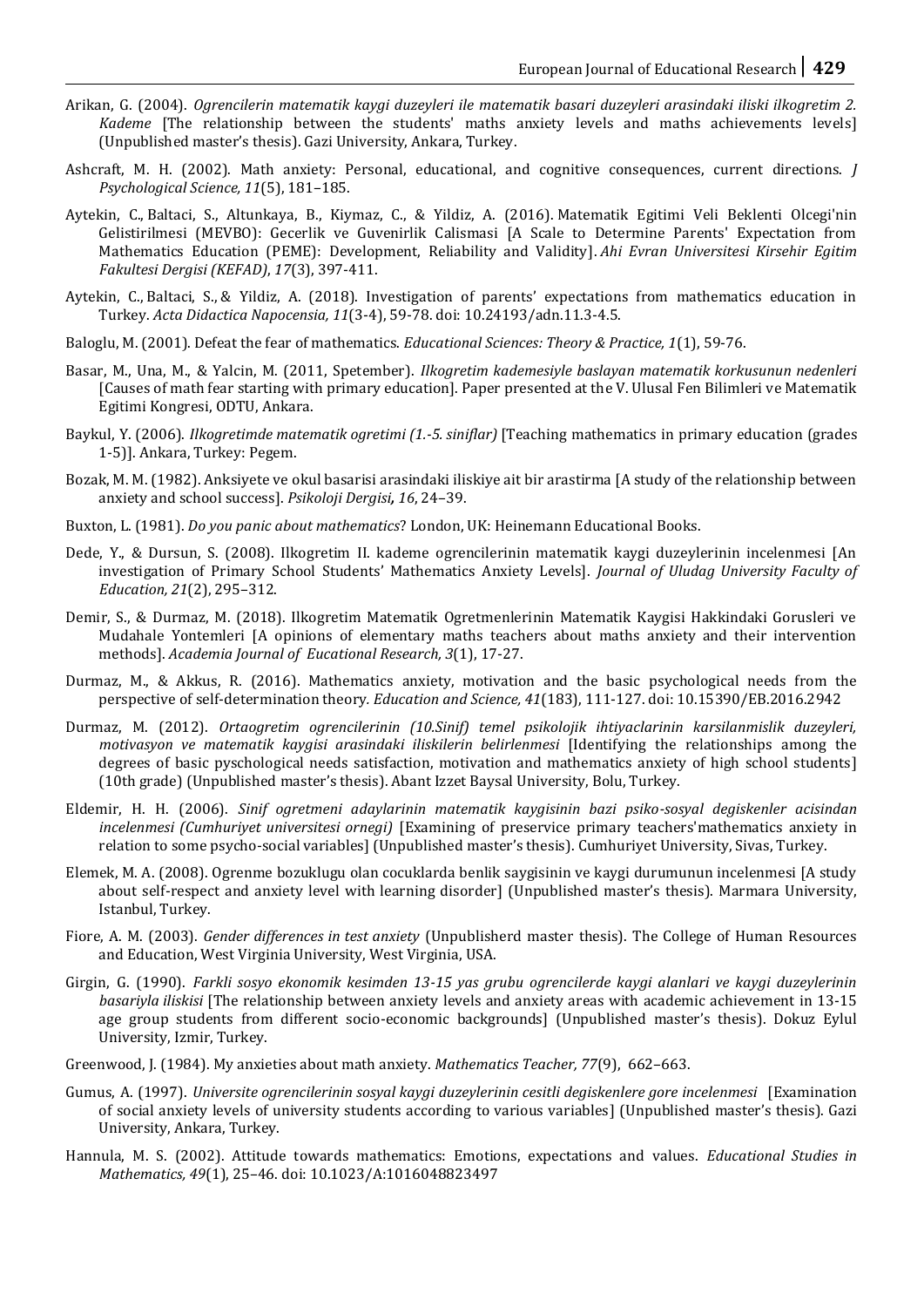- Hembree, R. (1990). The nature, effects, and relief of mathematics anxiety. *Journal for Research in Mathematics Education, 21*(1), 33–46. doi: 10.2307/749455
- Ilhan, M., & Oner-Sunkur, M. (2013). Matematik kaygisinin matematik basarisini yordama gucunun cinsiyet ve sinif degiskeni acisindan incelenmesi [Investigation of Predictive Power of Mathematics Anxiety on Mathematics Achievement in Terms of Gender and Class Variables]. *Gaziantep University Journal of Social Sciences, 12*(3), 427- 441.
- Kececi, T. (2011, April). *Matematik kaygisi ve korkusu ile mucadele yollari* [Methods of combating math anxiety and fear]. Paper presented at the 2nd International Conference on New Trends in Education and Their Implications, Antalya, Turkey.
- McLeod, D. B. (1992). Research on affect in mathematics education: A reconceptualisation. In D. A. Grouws (Ed.), *Handbook of Research on Mathematics Teaching and Learning* (575–596). Reston, VA: The National Council of Teachers of Mathematics.
- Miles, M. B., & Huberman, A. M. (1994). *Qualitative data analysis: An expanded sourcebook*. Thousand Oaks, CA: Sage.
- Ministry of Education of Turkey (2005). *Ilkogretim matematik 6-8 sinif ogretim programi* [Elementary Mathematics Curriculum for 6-8 Grade]. Ankara: MEB.
- Newstead, K. (1998). Aspects of childrens' mathematics anxiety. *Educational Studies in Mathematics*, *36*(1), 53–71.
- Olpak, Y. Z., Arican, M., & Baltaci, S. (2018). Ogretmen adaylarinin ogrenme yaklasimlarinin ve bireysel yenilikcilik ozelliklerinin akran ogretimine yonelik memnuniyetlerine etkisi [The effects of preservice teachers' learning approaches and individual innovativeness characteristics on their satisfaction towards peer instruction]. *Yuzuncu Yil Universitesi Egitim Fakultesi Dergisi* [Van Yuzuncu Yil University Journal of Education], *15*(1), 525-551. doi: 10.23891/efdyyu.2018.78
- Olpak, Y. Z., Baltaci, S., & Arican, M. (2018). Investigation the effects of peer instruction on preservice mathematics teachers' achievements in statistics probability. *Education and Information Technologies, 23*(6), 2323– 2340*.* [doi:10.1007/s10639-018-9717-3](https://doi.org/10.1007/s10639-018-9717-3)
- Punch, K. F. (2005). *Introduction to social research: Quantitative and qualitative approaches* (2nd ed.). London, UK: Sage Publications.
- Richardson, F. C., & Suinn, R. M. (1972).The mathematics anxiety rating scale: Psychometric data. *Journal of Counseling Psychology, 19*(6), 551–554. doi: 10.1037/h0033456
- Ryan, R. M., & Deci, E. L. (2000). The darker and brighter sides of human existence: Basic psychological needs as a unifying concept. *Psychological Inquiry, 11*(4), 319-338. doi: 10.1207/S15327965PLI1104\_03
- Sargin, N. (1990). *Lise I. ve III. sinif ogrencilerinin durumluk-surekli kaygi duzeylerinin belirlenip karsilastirilmasi* [Determining and comparing the state-trait anxiety levels of high school 1st grade and third grade students] (Unpublished master's thesis). Dokuz Eylul University, Izmir, Turkey.
- Simsek, H. (2010). Guneydogu anadolu bolgesindeki lise ogrencilerinin sosyal butunlesme duzeyleri ve gelecek beklentileri *()* [Social integration levels and future expectations of high school students in Southeast Anatolia region]. *109K300 Nolu Proje Sonuc Raporu* [Project Result Report No. 109K300]. Ankara, Turkey: TUBITAK.
- Sirmaci, N. (2007). A Study on the investigation of the university students' anxiety and attitudes toward mathematics: Erzurum Sample. *Education and Science, 145*(35). 53–70.
- Skemp, R. R. (1986). *The psychology of learning mathematics*. Harmondsworth, UK: Penguin.
- Spielberger, C. D. (1979). *Understanding stress and anxiety*. New York, NY: Harper & Row.
- Stodolsky, S. S. (1985). Telling math: Origins of math aversion and anxiety. *Educational Psychologist, 20*(3), 125–133.
- Tasdemir, C. (2008). Ilkogretim 6., 7. ve 8. sinif ogrencilerinin matematik dersine yonelik tutumlarinin bazi degiskenlere gore belirlenmesi: Bitlis ili ornegi [Detection of the elementary educatlon 6, 7 and 8 level students' attitudes to the mathematic lesson in according to the some variables: an example for Bitlis city]. *Journal of Kazım Karabekir Education Faculty, 17*, 184–201.
- Tobias, S. (1978). *Overcoming math anxiety*. New York, NY: Norton.
- Turgut, F. M., & Baykul, Y. (2010). *Egitimde olcme ve degerlendirme* [Measurement and evaluation in education]. Ankara, Turkey: Pegem Akademi.
- Uysal, O. (2007) *Ilkogretim II. kademe ogrencilerinin matematik dersine yonelik problem cozme becerileri, kaygilari ve tutumlari arasindaki iliskilerin degerlendirilmesi* [Evaluation of Relation between Problem Solving Skills, Anxiety